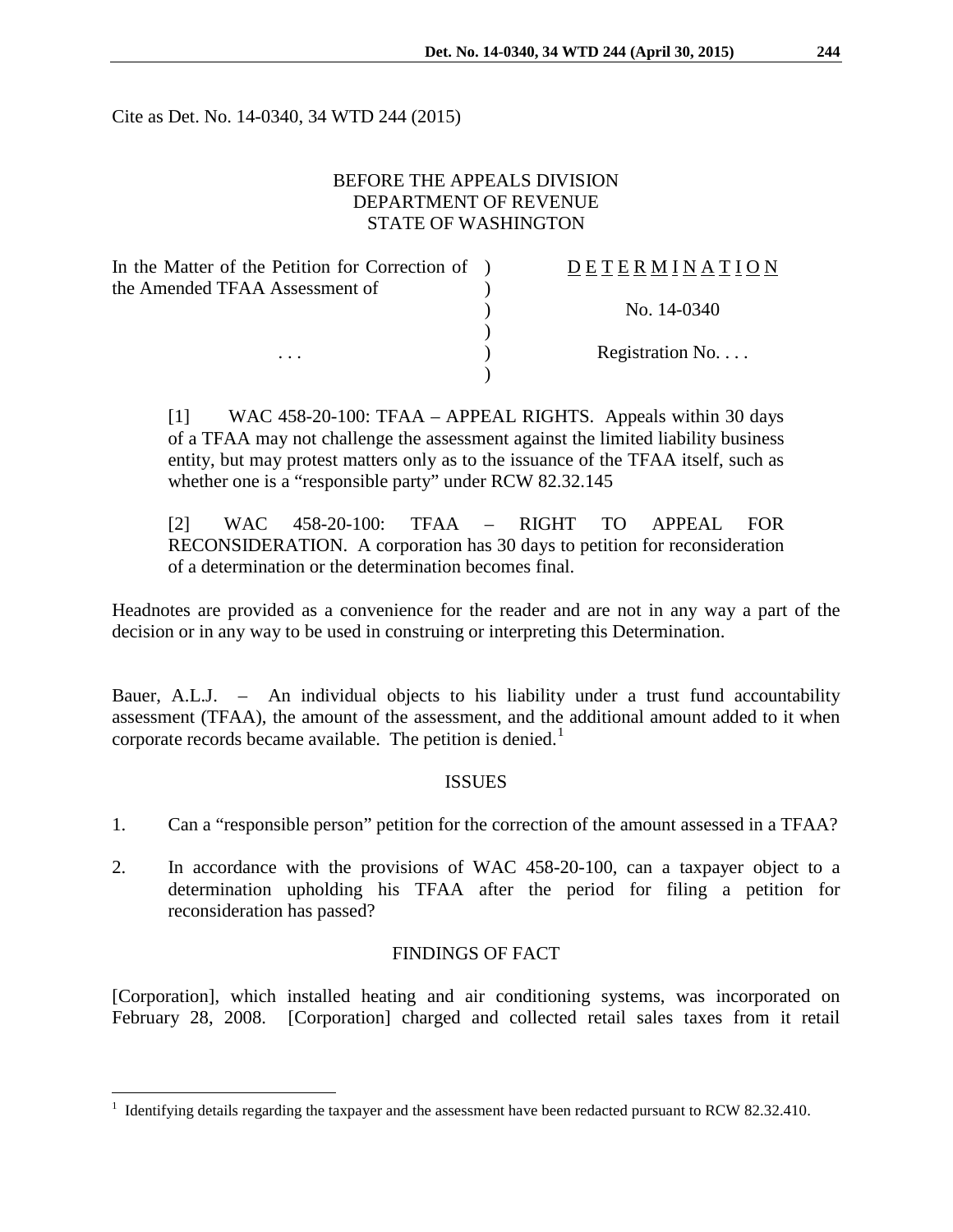customers.  $[Taxpayer]<sup>2</sup>$  $[Taxpayer]<sup>2</sup>$  $[Taxpayer]<sup>2</sup>$  was one of  $[Corporation]<sup>2</sup>$  s three incorporators, and served as its Director and Secretary during 2008.

From its incorporation to its dissolution, [Corporation] filed several tax returns but voluntarily remitted no taxes. The Compliance Division (Compliance) of the Department of Revenue (Department) was able to seize some taxes from [Corporation]'s bank account under warrants that were based on Taxpayer's filings or estimated assessments.

The Department closed [Corporation]'s reporting account on March 31, 2010, and Washington's Secretary of State's office dissolved [Corporation] on June 1, 2010 for failure to renew its license and provide an annual report. At that time, two tax warrants remained unpaid in the total amount of  $\$ \dots^3$  $\$ \dots^3$ 

On April 26, 2010, Compliance issued an estimated TFAA under the provisions of RCW 82.32.145 against Taxpayer's marital community for state and local sales taxes [Corporation] had collected but not remitted, including penalties and interest thereon, in the total amount of \$... . .

Taxpayer appealed his TFAA to the Department on May 29, 2012, arguing he was not a "responsible party" in accordance with RCW 82.32.145 and was therefore not liable for those taxes' payment.

On May 30, 2013, we issued Det. No. 13-0161 holding Taxpayer to be a "responsible person" and sustaining the TFAA. Taxpayer did not submit a petition for reconsideration<sup>[4](#page-1-2)</sup> of that Determination. Footnote 2 of that determination noted that, since the issuance of the outstanding warrants (Invoices 4 and 7) and the filing of Taxpayer's appeal, Compliance had obtained from another of [Corporation]'s officers/directors documentation that would allow Compliance to more accurately calculate [Corporation]'s tax liabilities from its formation in 2008 through its dissolution in 2010.

On February 10, 2014, based on the new records received, Compliance adjusted [Corporation]'s assessment for the period March 1, 2008 through December 31, 2008. The adjusted assessment increased [Corporation]'s retail sales tax liability from \$. . . (originally issued on May 25, 2010) to \$.  $\ldots$ <sup>[5](#page-1-3)</sup>. The assessment was mailed to [Corporation]'s address on file with the Department as required by RCW 82.32.130.<sup>[6](#page-1-4)</sup> Because [Corporation] did not petition for correction of the 2008

 $\overline{a}$ 

. . . [I]f the notice or order is mailed, it shall be addressed to the address of the taxpayer as shown by the records of the department, or, if no such address is shown, to such address as the department is able to ascertain by reasonable effort. Failure of the taxpayer to receive such notice or order whether served,

<span id="page-1-0"></span> $2$  Although the marital community was assessed in accordance with Washington's community property laws, we will refer to [Taxpayer] as the single taxpayer.<br><sup>3</sup> Compliance issued a warrant (Inv. 7) on June 29, 2010 that included the unpaid amounts assessed for both 2008

<span id="page-1-1"></span><sup>(</sup>Inv. 6) and 2010 (Inv. 5). This warrant has approximately \$. . . , including penalties and interest, still owing. The warrant issued on March 23, 2010 for unpaid amounts in 2009 (Inv. 4), with the amount of penalties and interest, still has  $\$\dots$  due and owing.

<span id="page-1-3"></span><span id="page-1-2"></span><sup>&</sup>lt;sup>5</sup> Compliance had originally based the 2010 assessment on the tax measure [Corporation] had used to erroneously report B&O tax under the service and other activities classification for the 2008 period. <br><sup>6</sup> RCW 82.32.130 provides:

<span id="page-1-4"></span>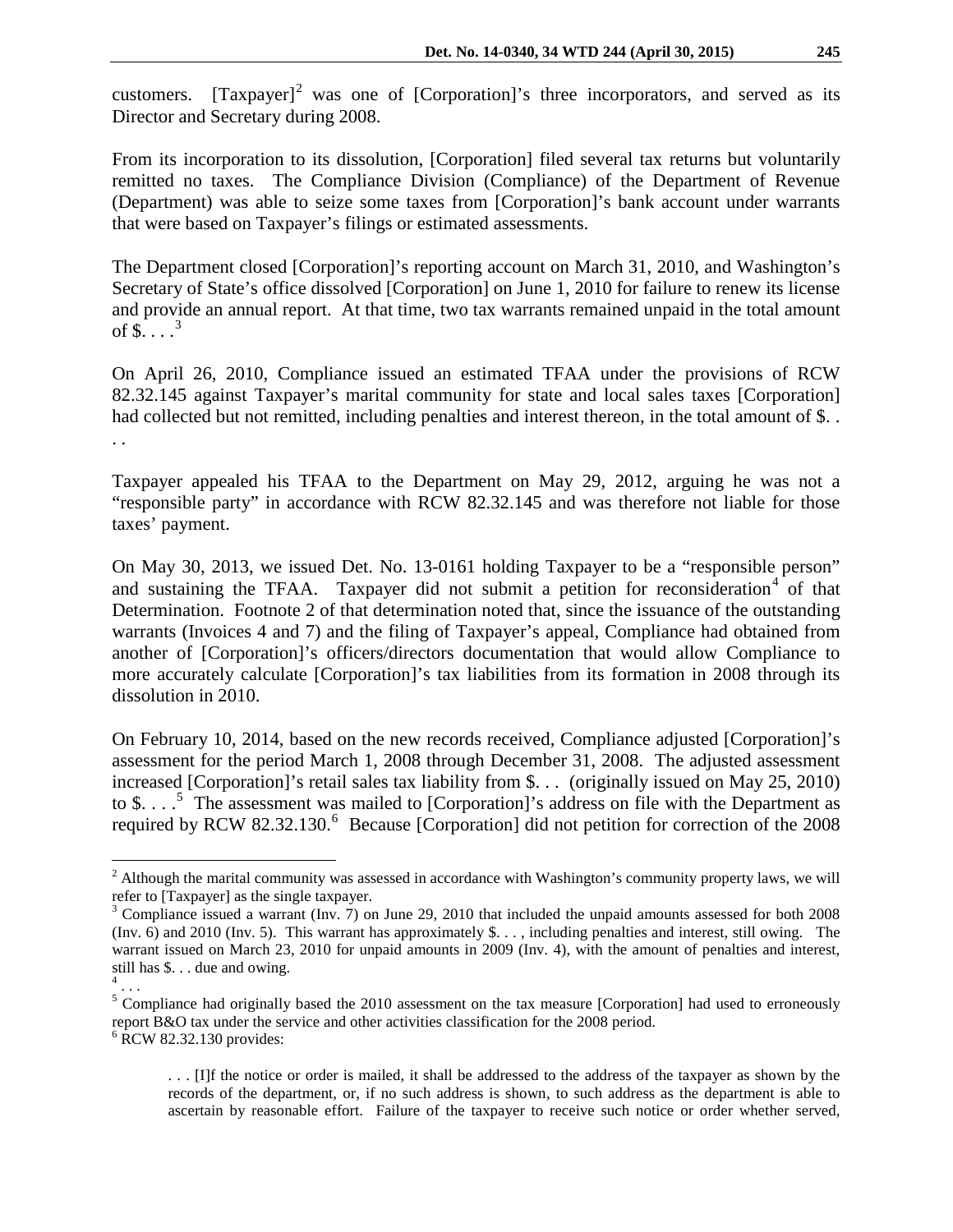assessment issued on February 10, 2014 within the 30 days prescribed by WAC 458-20-100(4), it became final on March 12, 2014.

On March 25, 2014, Compliance amended Taxpayer's TFAA, increasing it by \$. . . . Compliance explained the calculation in the cover letter:

Enclosed is your copy of your amended Trust Fund Accountability Assessment. The original assessment was issued to you on April 26, 2012. We know the assessment needed adjustments and stated in our conclusion to your original appeal:

If we are upheld, we will need to adjust the liability to the Corporation by  $\$\ldots$ and increase the TFAA by the sales tax portion based on the invoices they provided.

The adjustments to the corporate liability [are] based on the records provided by the Corporate Officers and/or check copies provided by [Corporation] customers. You will see that the 2008 Tax Due has increased by \$. . . and the 2010 Tax Due has decreased by \$. . . . The net result is an increase in Tax Due of \$. . . . This is much less than what we originally anticipated because we did not use any documents that did not meet all of our requirements for proof of collected sales tax. I am enclosing the working papers used by the Excise Tax Examiner to determine the final adjustments.

The current balance before the amendments was \$. . . . The current outstanding balance is \$. . . . Please remit the increased balance or appeal the balance by April 24, 2014. This only pertains to the adjustment and does not affect the status of the original assessment.

On April 23, 2014, Taxpayer petitioned the Department asking for "reconsideration" of this matter. His petition appears to question not only the amount owed, but also his liability.<sup>[7](#page-2-0)</sup>

# ANALYSIS

## 1. Can a taxpayer petition for the correction of the amount assessed in a TFAA?

 $\overline{a}$ 

RCW [8](#page-2-1)2.32.145<sup>8</sup> provided for the assessment of "responsible individuals" for the payment of retail sales tax funds collected and held in trust under RCW 82.08.050 by a corporate or limited liability business entity (entity) that is no longer operating, dissolved, or insolvent. Subsection (4) provided that persons issued notices of TFAA assessments are entitled to administrative appeal procedures. Subsection (6) provides that an entity's liability remains the same even

mailed, or provided electronically as provided in RCW 82.32.135 shall not release the taxpayer from any tax or any increases or penalties thereon.

On Aug 8, 2010, the Department received a post office notice that [Corporation]'s mail should be forwarded to . . . . This is the Department's last known address for [Corporation].<br><sup>7</sup> In his letter of appeal, Taxpayer also requested copies of all documents Compliance used to calculate the

<span id="page-2-0"></span>assessment against [Corporation], and any other information and notes the Department received from all parties concerning the assessment, which documents are currently still being readied for release. As we will explain, the amounts assessed against [Corporation] are already final and no longer appealable in this action. Therefore, the documents requested, which are currently being provided, will not be relevant to this appeal.<br><sup>8</sup> As noted in Det. No. . . . , we are using the 1995 version of RCW 82.32.145 instead of the 2010 version.

<span id="page-2-1"></span>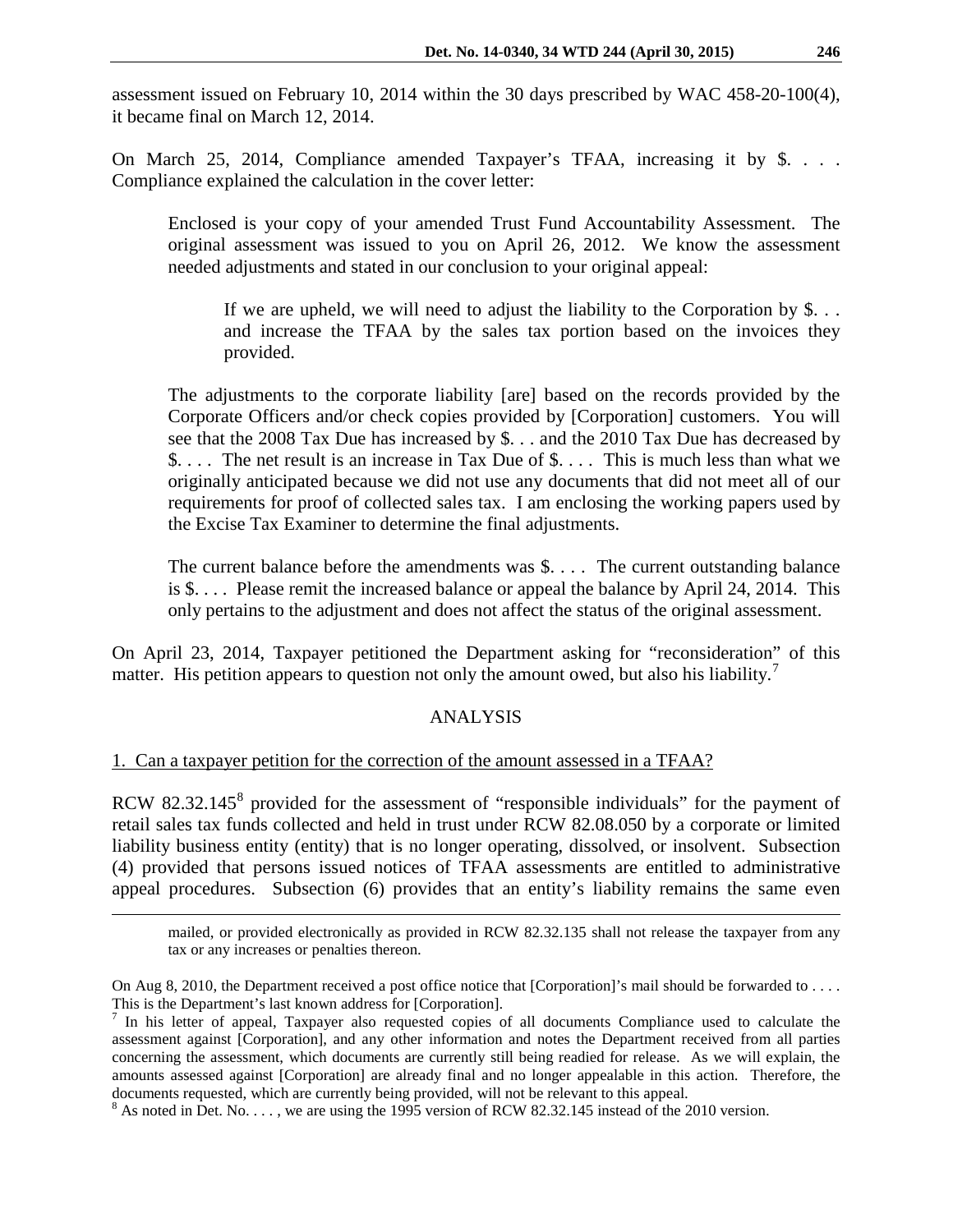though duplicate amounts may have been assessed under TFAAs. The issuance of a TFAA does not relieve the entity from tax.

In Det. No. 03-0066R, 23 WTD 243 (2004), the Department concluded that a taxpayer who had received a TFAA could not challenge the amount of the tax assessment underlying the TFAA. The taxpayer in that case asserted that the corporation had not collected some or all of the taxes included in the TFAA. In concluding that the individual taxpayer could not challenge the amounts underling the TFAA, the Department reasoned:

We cannot grant such an offset in a TFAA appeal. The original taxpayer, the business, had an opportunity to contest the amount of taxes assessed when DOR issued the notices of balance due. RCW 82.32.160. It did not appeal. The statutory consequence is that "[i]f no such petition is filed within the thirty-day period covered by the assessment the assessment shall become final." RCW 82.32.160. Generally, once a tax assessment become[s] final, there is no jurisdiction for DOR to accept a petition for correction of the assessment.

Det. No. 03-0066R, 23 WTD 243 (2004); *see also* Det. No. 87-39, 2 WTD 189 (1987) and Det No. 86-268, 1 WTD 245 (1986). Appeals within 30 days of a TFAA may concern matters only as to the issuance of the TFAA itself, such as whether one is a "responsible party" under RCW 82.32.145. Det. No. 08-0116, 27 WTD 228 (2008).

As 23 WTD 243 explains, [Corporation] had 30 days to appeal its assessments after each one's issuance without prior payment. RCW 82.32.160; WAC 458-20-100(4). [Corporation] never appealed any of its assessments, including the additional assessment dated March 25, 2014, and those appeal periods have now passed. Taxpayer may challenge their amounts only in a petition for refund after the taxes have been paid. RCW 82.32.060; WAC 458-20-229; Det. No. 03- 0066R, 23 WTD 243 (2004).

This issue concerns only Taxpayer's objection to the amount of his TFAA, and not whether the TFAA was wrongly issued. Accordingly, Taxpayer's petition as to this issue is denied.

2. In accordance with the provisions of WAC 458-20-100, can a taxpayer object to the holding of a determination after the 30-day period for filing a petition for reconsideration has passed?

RCW 82.32.160 provides that the recipient of a tax assessment may petition for its correction within 30 days of its issuance. If the assessment is timely appealed and relief is denied, WAC 458-20-100 provides that a Taxpayer who believes the resulting determination is in error must appeal that decision within 30 days of the determination's issuance. If a petition for reconsideration is not filed within the prescribed 30 days (or extensions granted by the Department), then the assessment becomes final.

In his letter of appeal, Taxpayer argues that he does not understand why he is being assessed, and that by issuing the assessment, "the State of Washington has denied me the pursuit of happiness which we all are entitled to have in this great nation . . . and the God given rights under our constitution." Taxpayer further states,"[t]he documents I have received shows that the information stands alone as another misunderstanding and wrongful accusation." We are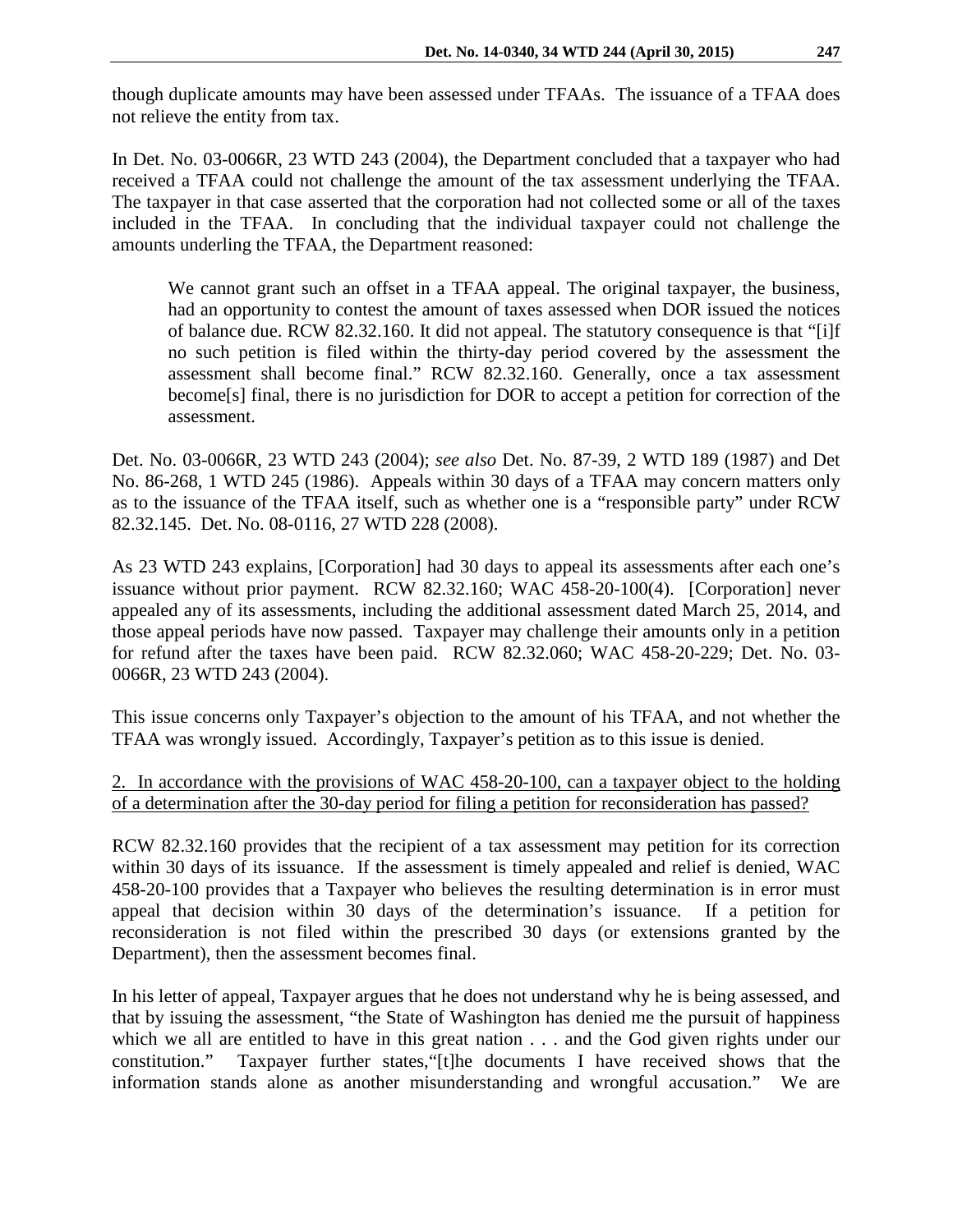treating these statements as challenging the issuance of the TFAA assessment and whether Taxpayer was a "responsible individual" under RCW 82.32.145.

Taxpayer originally objected to his being issued a TFAA on May 30, 2012. After reviewing and deliberating on the evidence and arguments, we issued Det. No. . . . on May 30, 2013. Det. No. . . . concluded that Compliance had lawfully issued Taxpayer's TFAA because he was a "responsible individual." Taxpayer did not petition for reconsideration of that determination within 30 days of its issuance, and the determination and assessment thereupon became final.

As to Taxpayer's current objection, it is now too late to petition for reconsideration of Det. No. . . . . And as to the issue of Taxpayer's liability as a "responsible individual," our analysis remains the same. Taxpayer's petition as to this issue is therefore denied.

Taxpayer's appeal is timely; however, for the limited purpose of questioning whether, on March 25, 2014, the Department lawfully amended Taxpayer's TFAA for the 2008 period.<sup>[9](#page-4-0)</sup> We are therefore treating Taxpayer's petition as a request to review the correctness of adding the additional amount to the TFAA, and our review will be limited to that issue alone.

When a person has failed to file returns or provide records, RCW 82.32.100(3) provides:

No assessment or correction of an assessment may be made by the department more than four years after the close of the tax year, except . . . (b) upon a showing of fraud or of misrepresentation of a material fact by the taxpayer . . .

Taxpayer had, until 2014, failed to provide adequate records, which resulted in estimated assessments. In 2013, one of [Corporation]'s principals provided records that Compliance used to amend the existing [Corporation] and TFAA assessments as to 2008. Under RCW 82.32.100(3), the statute of limitations for audit assessments is the current year plus four years, and that would have, in most instances, rendered an assessment in 2014 for tax year 2008 beyond the statute of limitations. WAC 458-20-230(2)(d),<sup>[10](#page-4-1)</sup> provides that assessments can be made beyond the regular statute of limitations when a taxpayer has collected, but not remitted, retail sales tax.

We therefore hold that the 2014 additional assessment against Taxpayer was lawful.

Taxpayer's petition as to this issue is denied.

 $\overline{a}$ 

<span id="page-4-0"></span><sup>&</sup>lt;sup>9</sup> Such an inquiry does not extend, however, to the underlying amount of the assessment, for reasons explained above.

<span id="page-4-1"></span> $10$  WAC 458-20-230(6) provides:

Trust funds. Retail sales tax which is collected by a seller must be remitted to the department of revenue. These amounts are deemed to be held in trust by the seller until paid to the department. The statute of limitations does not apply to retail sales tax which was collected and not remitted to the department.